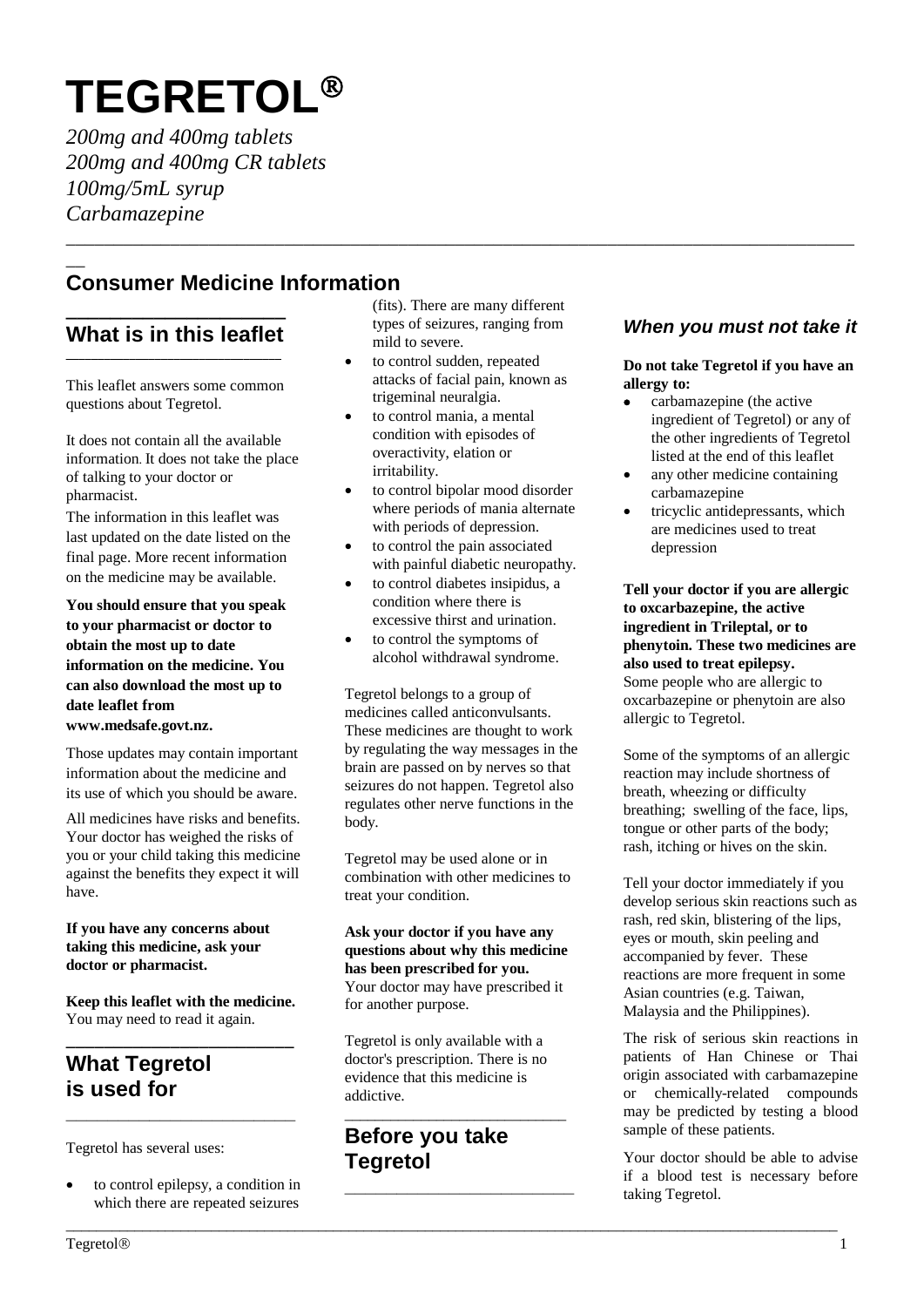#### **Do not take Tegretol if you are taking a medicine called a monoamine oxidase inhibitor (MAOI) or have been taking it within the past 14 days.**

Taking this medicine with a MAOI, or within 14 days of taking a MAOI, may cause a serious reaction with a sudden increase in body temperature, extremely high blood pressure and severe convulsions.

#### **Do not take Tegretol if you have, or have had, any of the following conditions:**

- severe liver or heart disease
- a disease of the blood with a reduced number of red or white blood cells or platelets
- an irregular heartbeat caused by a condition called A-V block
- systemic lupus erythematosus, also called SLE
- acute intermittent porphyria, a rare disturbance in the production of porphyrin, a pigment important for liver function and blood formation

## **If you are not sure whether any of the above conditions apply to you, ask your doctor.**

**Do not take Tegretol after the expiry date printed on the pack or if the packaging is torn or shows signs of tampering.** In that case, return it to your pharmacist.

**If you are not sure whether you should start taking Tegretol, talk to your doctor or pharmacist.**

## *Before you start to take it*

#### **Tell your doctor if you are allergic to any other medicines, foods, dyes or preservatives.**

Your doctor will want to know if you are prone to allergies.

#### **Tell your doctor if you have, or have had, any medical conditions, especially the following:**

- heart, liver or kidney problems
- glaucoma
- prostate problems or if you cannot retain your urine
- liver or kidney problems
- problems with your blood in the past that were caused by medicines you were taking
- a mental disorder such as depression or schizophrenia

#### **Tell your doctor if you are pregnant or intend to become pregnant.**

Your doctor will discuss with you the potential risk of taking Tegretol during pregnancy since it may cause harm or abnormalities in your baby during pregnancy and soon after birth. But, if you have epilepsy, it is very important to control your fits while you are pregnant. Your doctor can help you decide whether or not you should take Tegretol in this case.

## **Tell your doctor if you are breastfeeding or plan to breast-feed.**

Tegretol passes into breast milk but it is unlikely to affect your baby. You may breast-feed provided that you watch your baby for any signs of an unwanted side effect. If your baby develops a skin rash, becomes very sleepy or has other unusual symptoms, don't breast-feed again until you speak to your doctor.

#### **Tell your doctor if at any time you have thoughts of harming or killing yourself.**

A small number of people being treated with antiepileptics have had such thoughts or behaviour.

**If you have not told your doctor about any of these things, tell him/her before you take Tegretol.** 

# *Taking other medicines*

**Tell your doctor if you are taking any other medicines, including medicines that you buy without a prescription from a pharmacy, supermarket or health food shop.**  Many medicines and Tegretol may interfere with each other. These include:

- MAOI medicines. Tegretol must not be taken together with a MAOI or within 14 days of taking a MAOI
- other medicines used to treat depression such as fluoxetine, fluvoxamine, paroxetine,

\_\_\_\_\_\_\_\_\_\_\_\_\_\_\_\_\_\_\_\_\_\_\_\_\_\_\_\_\_\_\_\_\_\_\_\_\_\_\_\_\_\_\_\_\_\_\_\_\_\_\_\_\_\_\_\_\_\_\_\_\_\_\_\_\_\_\_\_\_\_\_\_\_\_\_\_\_\_\_\_\_\_\_\_\_\_\_\_\_\_\_\_\_\_\_\_\_\_\_\_\_

nefazodone and tricyclic antidepressants

- other medicines used to treat seizures including levetiracetam, phenytoin, valproic acid, lamotrigine, topiramate and oxcarbazepine
- some medicines used to treat mental disorders such as clozapine, haloperidol, thioridazine, lithium, olanzapine, quetiapine, loxapine, risperidone and ziprasidone
- some medicines used to treat heart problems or high cholesterol
- some medicines used to help you sleep or calm you down
- some pain relievers such as paracetamol, dextropropoxyphene, ibuprofen and tramadol
- warfarin, a medicine used to prevent blood clots
- ticagrelor, a medicine used to prevent blood cells from clumping together
- some diuretics (fluid tablets). which are medicines used to reduce water retention and high blood pressure
- some antibiotics and antifungal medicines used to treat infections, such as erythromycin, clarithromycin, ciprofloxacin, doxycycline, itraconazole, voriconazole, ketoconazole and fluconazole
- medicines used to treat tuberculosis such as isoniazid, rifampicin and rifabutin
- corticosteroids such as prednisolone and dexamethasone
- St John's wort, an ingredient in many medicines that you can buy without a prescription from a pharmacy, health food shop or supermarket.
- antihistamines such as terfenadine and loratadine, which are medicines used to prevent or relieve the symptoms of allergies such as hay fever
- acetazolamide, a medicine used to reduce fluid retention and to treat glaucoma and some types of seizures
- cimetidine, a medicine used to treat stomach or duodenal ulcers
- theophylline, a medicine used to treat asthma
- cyclosporin, and some other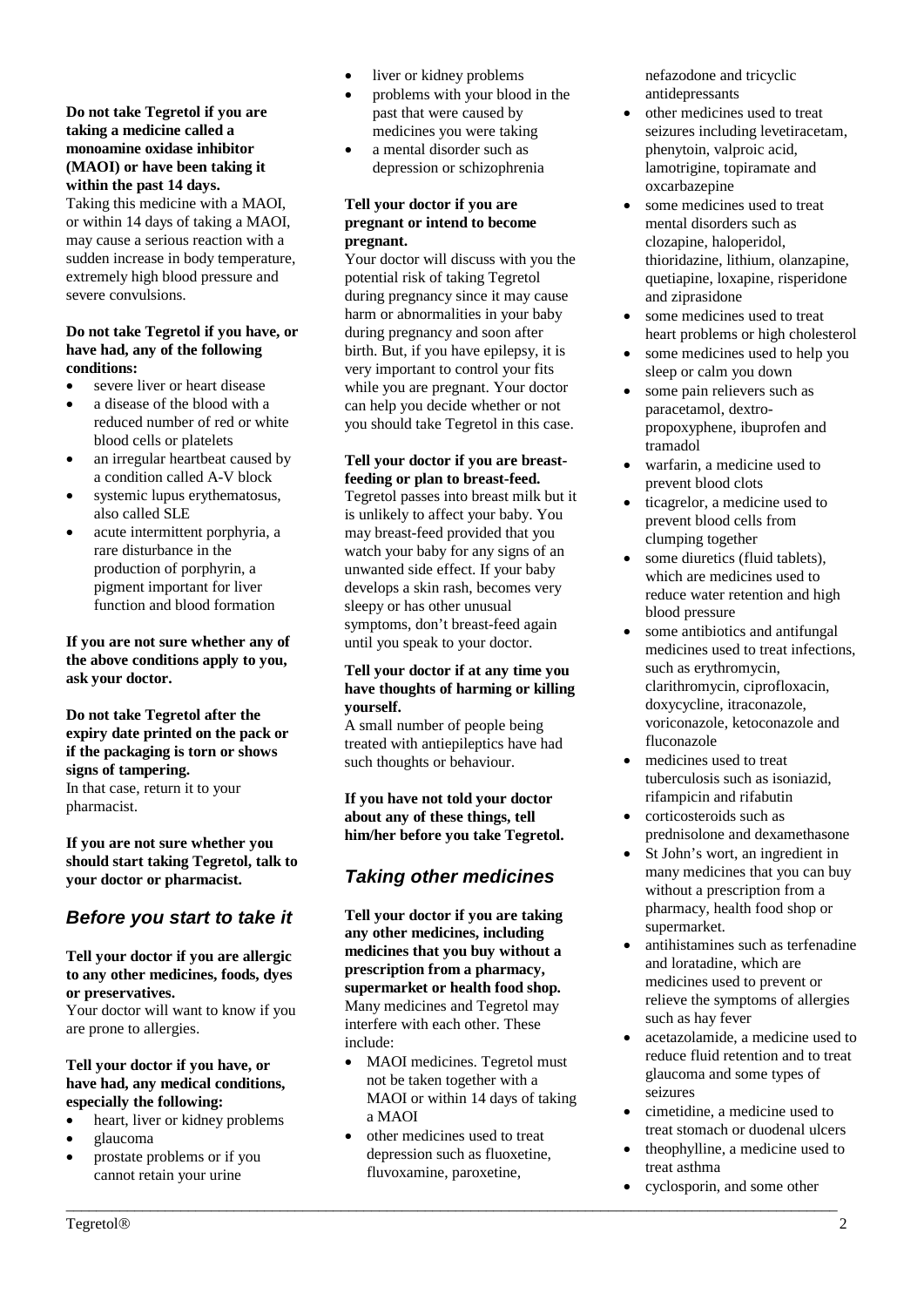medicines used to prevent rejection of organ transplants or to treat severe rheumatoid arthritis and some skin diseases

- some medicines used to treat cancer, such as cisplatin and doxorubicin
- methadone, a medicine used to control severe pain and to treat heroin addiction
- metoclopramide, a medicine used to treat nausea and vomiting
- isotretinoin, a medicine used to treat acne
- danazol, a medicine used to treat endometriosis
- a vitamin called nicotinamide
- muscle relaxants, such as oxybutynin or those used during surgery
- medicines used to treat HIV such as indinavir, ritonavir and saquinavir
- levothyroxine, a medicine used to treat underactive thyroids
- albendazole and praziquantel, medicines used to treat worm infections
- medicines containing oestrogen and progesterone, including hormone replacement therapy and contraceptives
- tadalafil, a medicine used in erectile dysfunction
- felodipine, a medicine used to treat high blood pressure

The above medicines may be affected by Tegretol or they may affect how well it works. You may need to take different amounts of your medicines or you may need to take different medicines.

#### **Tell your doctor if you are using hormonal contraceptives (e.g. birth control pills or injections).**

If you are a female of childbearing age you should use an effective method of contraception throughout your treatment and for 2 weeks after your last dose. If you begin taking Tegretol while you are using hormonal contraceptives, they may not work as well as they should. Unplanned pregnancies can happen. Your doctor can suggest another form of birth control (non-hormonal) while you are taking Tegretol.

Your doctor and pharmacist have

more information on medicines to be careful with or avoid while taking Tegretol.

## \_\_\_\_\_\_\_\_\_\_\_\_\_\_\_\_\_\_\_\_\_\_\_\_\_\_\_ **How to take Tegretol \_\_\_\_\_\_\_\_\_\_\_\_\_\_\_\_\_\_\_\_**

#### **Follow all directions given to you by your doctor and pharmacist carefully.**

These directions may differ from the information contained in this leaflet.

#### **If you do not understand the instructions on the label, ask your doctor or pharmacist for help.**

## *How much to take*

Your doctor will tell you how much Tegretol you need to take each day. This may depend on your age, your medical condition and whether or not you are taking other medicines.

Your doctor will usually start your treatment with a low dose and then slowly increase it to the lowest amount needed to control your condition. Some people will need higher doses than other people will.

# *How to take it*

Tegretol is available in conventional tablets, controlled release (CR) tablets and in liquid form (syrup). The liquid (syrup) is usually used for children or adults who have trouble swallowing tablets.

#### **If you are taking Tegretol tablets, swallow them with a full glass of water.**

**If you are taking Tegretol CR tablets, do not crush or chew them.** The CR tablets have a special coating that would be destroyed by crushing or chewing the tablet.

If the dose is one-half tablet, you can buy a tablet cutter from your pharmacist to make sure the dose is accurate.

## **If you are taking Tegretol liquid, shake the bottle well before each dose is measured.**

\_\_\_\_\_\_\_\_\_\_\_\_\_\_\_\_\_\_\_\_\_\_\_\_\_\_\_\_\_\_\_\_\_\_\_\_\_\_\_\_\_\_\_\_\_\_\_\_\_\_\_\_\_\_\_\_\_\_\_\_\_\_\_\_\_\_\_\_\_\_\_\_\_\_\_\_\_\_\_\_\_\_\_\_\_\_\_\_\_\_\_\_\_\_\_\_\_\_\_\_\_

Shaking the bottle and using a

medicine measure will make sure that you take the correct dose. You can get a medicine measure from your pharmacist.

## *When to take it*

#### **Take your dose of Tegretol during or after a meal.**

This helps to prevent stomach upset.

Tegretol is usually taken in 2 or 3 doses during the day. But your doctor may tell you to take it more or less often, depending on your situation.

## *If you forget to take it*

**If your next dose is not due for more than 2 or 3 hours, take the missed dose as soon as you remember. Then take your next dose at the usual time and continue on with your normal schedule.**

**If your next dose is due within 2 or 3 hours, skip the missed dose. Take your next dose at the usual time and continue on with your normal schedule.**

**Do not take a double dose to make up for the one that you missed.** This may increase the chance of you getting an unwanted side effect.

**If you are not sure what to do, ask your doctor or pharmacist.**

**If you have trouble remembering when to take your medicine, ask your pharmacist for some hints.**

## *How long to take it*

**Continue taking your medicine for as long as your doctor tells you.** Tegretol helps to control your condition but does not cure it. You must take it every day, even if you feel well.

**Do not stop taking Tegretol or lower the dose without first checking with your doctor. Do not let yourself run out of medicine over the weekend or on holidays.** Stopping your medicine suddenly or lowering the dose may cause unwanted side effects or make your condition worse. If you are taking this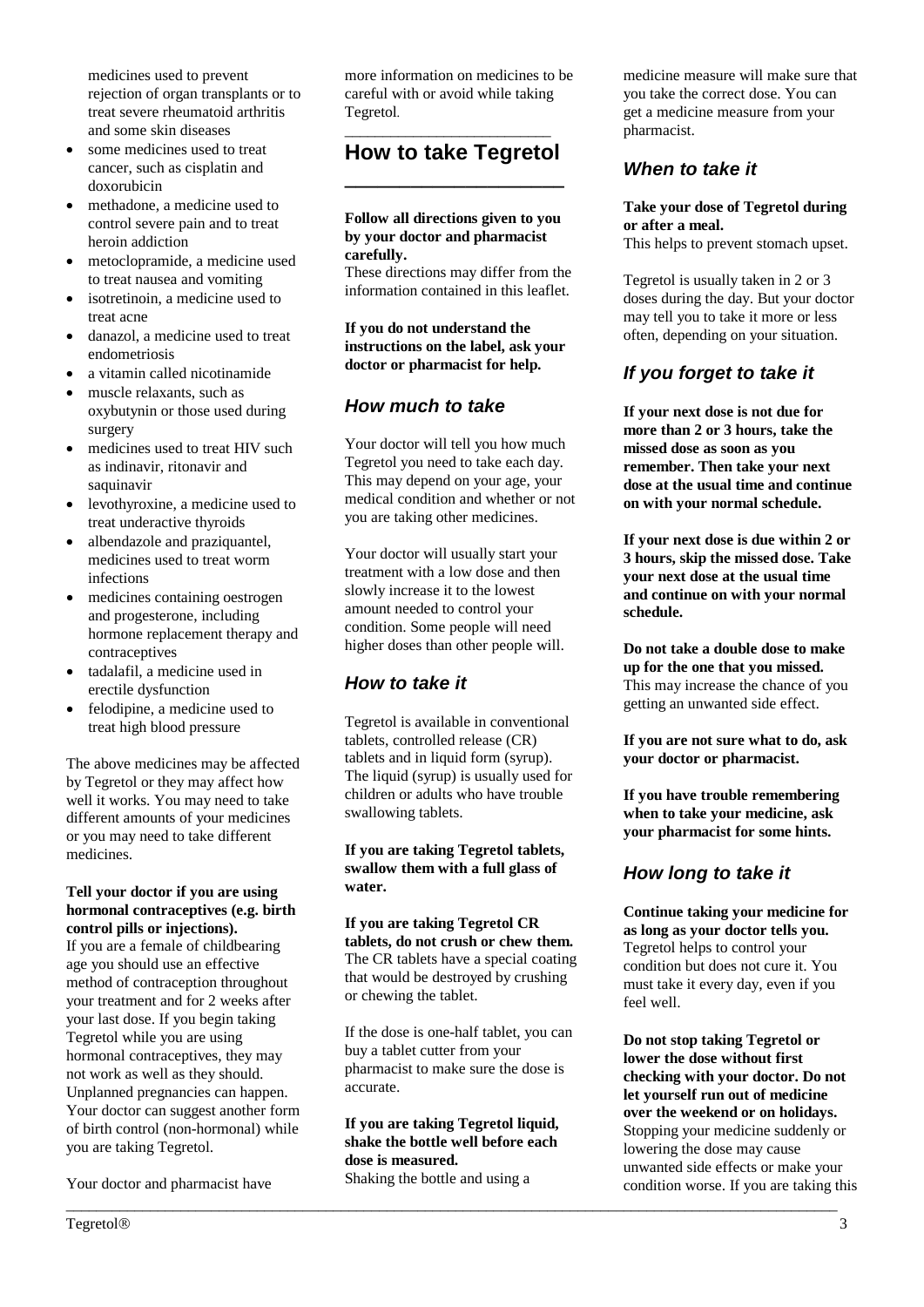medicine to treat epilepsy, you could develop seizures (fits). Your doctor will usually reduce the dose slowly before you can stop taking it completely.

## *If you take too much (Overdose)*

**Immediately telephone your doctor or National Poisons Centre, Dunedin (telephone 0800 POISON or 0800 764 766) for advice, or go to the Accident and Emergency department at your nearest hospital if you think that you or anyone else may have taken too much Tegretol. Do this even if there are no signs of discomfort or poisoning.**

#### **Keep the telephone numbers for these places handy.**

Some of the symptoms of an overdose may include agitation, shakiness, disorientation, fainting, vomiting, difficulty breathing, fast and irregular heartbeat, blurred vision and slurred speech. If you are taking the controlled release (CR) tablets, it may take longer for you to notice these effects.

## \_\_\_\_\_\_\_\_\_\_\_\_\_\_\_\_\_\_\_\_\_\_\_\_\_\_\_\_\_ **While you are taking Tegretol**

\_\_\_\_\_\_\_\_\_\_\_\_\_\_\_\_\_\_\_\_\_\_

## *Things you must do*

#### **If you become pregnant while taking Tegretol, tell your doctor immediately.**

Your doctor can discuss with you the risks of taking it while you are pregnant.

#### **Be sure to keep all of your doctor's appointments so that your progress can be checked.**

To help prevent unwanted side effects from happening, your doctor may want to do some tests before you start taking Tegretol and from time to time during the course of your treatment.

**Tell your doctor if, for any reason, you have not taken your medicine** 

#### **exactly as prescribed.**

Otherwise your doctor may think that it was not effective and change your treatment unnecessarily.

#### **Before having any surgery or emergency treatment, tell the doctor or dentist in charge that you are taking Tegretol.**

This medicine may interfere with some of the medicines used during surgery.

**If you are about to be started on any new medicine, remind your doctor and pharmacist that you are taking Tegretol.**

**Tell any other doctor, dentist or pharmacist who treats you that you are taking Tegretol.**

## *Things you must not do*

**Do not stop taking Tegretol or lower the dose without first checking with your doctor.** 

**Do not use Tegretol to treat any other complaints unless your doctor tells you to.**

**Do not give this medicine to anyone else, even if their symptoms seem similar to yours or they have the same condition as you do.**

# *Things to be careful of*

#### **Avoid drinking grapefruit juice while you are being treated with Tegretol**

Grapefruit juice may interact with Tegretol and affect how your body uses this medicine.

#### **Be careful driving, operating machinery or doing jobs that require you to be alert until you know how Tegretol affects you. Children should avoid doing things like riding bicycles or climbing trees.**

This medicine may cause dizziness, drowsiness, blurred or double vision or lack of muscular coordination in some people, especially when you first start to use it or when the dose is increased.

\_\_\_\_\_\_\_\_\_\_\_\_\_\_\_\_\_\_\_\_\_\_\_\_\_\_\_\_\_\_\_\_\_\_\_\_\_\_\_\_\_\_\_\_\_\_\_\_\_\_\_\_\_\_\_\_\_\_\_\_\_\_\_\_\_\_\_\_\_\_\_\_\_\_\_\_\_\_\_\_\_\_\_\_\_\_\_\_\_\_\_\_\_\_\_\_\_\_\_\_\_

#### **Be careful when drinking alcohol while you are taking Tegretol.**

The combination could make you more sleepy, dizzy or light headed than usual. Your doctor may suggest you avoid alcohol while you are being treated with Tegretol.

#### **When outdoors, wear protective clothing and use at least a 15+ sunscreen. Do not use a sunlamp or tanning bed or booth.**

This medicine may cause your skin to be much more sensitive to sunlight than it normally is. Exposure to sunlight may cause a skin rash, itching, redness or severe sunburn. If your skin does appear to be burning, tell your doctor.

\_\_\_\_\_\_\_\_\_\_\_\_\_\_\_\_\_\_\_\_\_\_\_\_\_\_\_\_

**\_\_\_\_\_\_\_\_\_\_\_\_\_\_\_\_\_\_\_\_\_\_\_\_**

# **Side effects**

**Tell your doctor or pharmacist as soon as possible if you do not feel well while you are taking Tegretol.** All medicines can have side effects. Sometimes they are serious, most of the time they are not. You may need medical treatment if you get some of the side effects. If you are over 65 years old, you may have an increased risk of getting side effects.

**Do not be alarmed by the following lists of possible side effects. You may not experience any of them.** Most of the side effects are mild to moderate and will generally disappear after a few days of treatment.

**Ask your doctor or pharmacist to answer any questions you may have.**

**Tell your doctor if you notice any of the following side effects and they worry you:**

- dizziness or light headedness
- tiredness or drowsiness
- weakness, unsteadiness when walking
- headache
- restlessness, agitation or confusion
- difficulty in speaking or slurred speech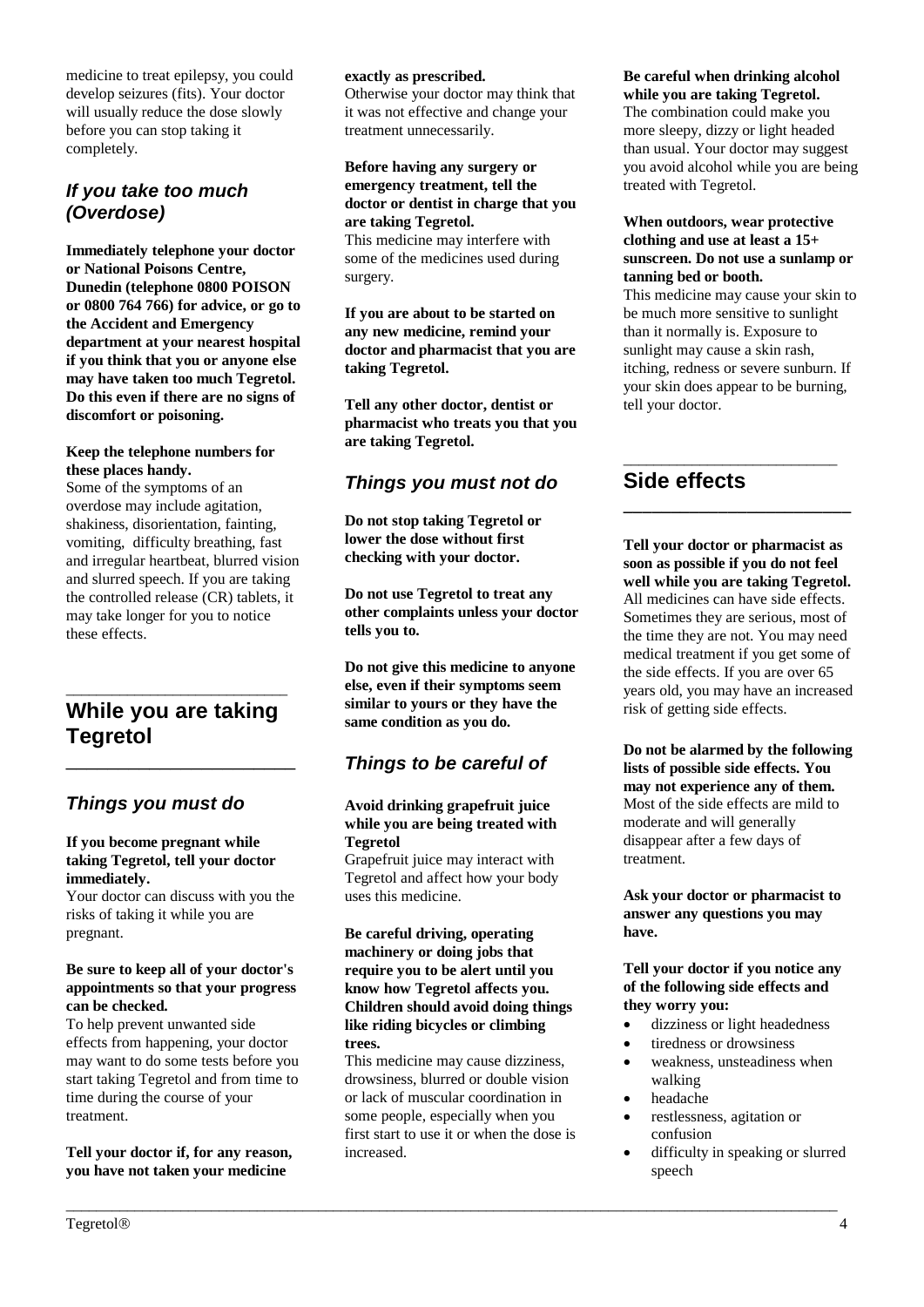- numbness or tingling in hands or feet
- muscle pain or cramps
- nausea (feeling sick) or vomiting, loss of appetite
- stomach pain or discomfort
- diarrhoea
- constipation
- dry mouth
- swollen, red, sore tongue
- mouth ulcers or cold sores
- change in sense of taste
- blurred or double vision, swollen runny eyes, difficulty seeing
- ringing or buzzing in the ears or other changes in hearing
- frequent need to urinate (pass water)
- sweating
- hair loss
- acne
- change in skin colour
- excessive hairiness, especially in women
- sexual disturbances such as impotence
- breast enlargement in men
- unusual secretion of breast milk
- excessive salivation
- weight gain

## **Tell your doctor immediately or go to the Accident and Emergency department at your nearest hospital if you notice any of the following:**

- signs of allergy such as swelling of the face, lips, tongue or other parts of the body; wheezing or troubled breathing; skin rash, itching, hives, unconsciousness
- blisters or peeling skin
- sudden increase in body temperature, accompanied by sweating, fast heart beat, altered consciousness, excess saliva production and muscle stiffness
- constant "flu-like" symptoms (chills, fever, sore throat, swollen glands, aching joints, lack of energy, frequent infections) unusual bleeding or bruising more easily than normal, nosebleeds
- shortness of breath and dizziness when exercising
- persistent nausea or vomiting, loss of appetite and feeling generally unwell, which may be accompanied by pain in the abdomen, fever, itching, a yellow

colour to skin or eyes, dark coloured urine or light coloured bowel motions

- severe upper stomach pain, often with nausea, vomiting and loss of appetite
- more frequent or more severe seizures (fits)
- sudden onset of uncontrollable muscle spasms affecting the eyes, head, neck and body
- depression, aggressive behaviour, recurrence of a previous mental illness, hallucinations (seeing or hearing things that aren't there)
- swelling of the feet and legs or weight increase due to fluid buildup
- change in heartbeat (fast, slow, irregular), sometimes with chest pain
- passing less urine than normal which may be accompanied by lack of energy, vomiting, headache, muscle twitching and confusion
- blood in the urine
- symptoms of sunburn such as redness, itching, swelling or blistering that may happen more quickly than normal
- swelling and redness along a vein or nerve, which is extremely tender when touched
- signs that blood clots may have formed, such as sudden severe headache, sudden loss of coordination or vision, pain in the calves, thighs or chest
- severe headache accompanied by stiff neck, muscle spasms and extreme sensitivity to bright light
- diarrhoea, abdominal pain and fever (signs of possible colon disorder)
- red blotchy rash mainly on the face, which may be accompanied by fatigue, fever, nausea, loss of appetite
- pressure or pain in the eye
- a fall due to dizziness, drowsiness, decrease in blood pressure or confusion.

## **Tell your doctor if you notice anything else that is making you feel unwell.**

Other side effects not listed above may happen in some people. Some of these side effects (for example,

\_\_\_\_\_\_\_\_\_\_\_\_\_\_\_\_\_\_\_\_\_\_\_\_\_\_\_\_\_\_\_\_\_\_\_\_\_\_\_\_\_\_\_\_\_\_\_\_\_\_\_\_\_\_\_\_\_\_\_\_\_\_\_\_\_\_\_\_\_\_\_\_\_\_\_\_\_\_\_\_\_\_\_\_\_\_\_\_\_\_\_\_\_\_\_\_\_\_\_\_\_

changes in sodium levels, thyroid function, structure of bones, cholesterol level or blood pressure) can only be found when your doctor does tests from time to time to check your progress.

## \_\_\_\_\_\_\_\_\_\_\_\_\_\_\_\_\_\_\_\_\_\_\_\_\_\_\_\_\_ **After taking Tegretol \_\_\_\_\_\_\_\_\_\_\_\_\_\_\_\_\_\_\_\_\_\_\_\_**

## *Storage*

- Keep your medicine in the original container until it is time to take it.
- Store the medicine in a cool dry place.
- Do not store Tegretol or any other medicine in the bathroom or near a sink.
- Do not leave it in the car or on window sills.

Heat and dampness can destroy some medicines. Tegretol will keep well if it is cool and dry.

## **Keep Tegretol where children cannot reach it.**

A locked cupboard at least one-and-ahalf metres above the ground is a good place to store medicines.

# *Disposal*

**If your doctor tells you to stop taking Tegretol or you find that it has passed the expiry date, ask your pharmacist what to do with any medicine you have left over.**

# **\_\_\_\_\_\_\_\_\_\_\_\_\_\_\_\_\_\_\_\_\_ Product description**

**\_\_\_\_\_\_\_\_\_\_\_\_\_\_\_\_\_\_\_\_\_\_**

## *What it looks like*

Tegretol tablets:

- Tegretol 200 mg: white round tablets marked with a break line and GK on one side, CG on the other side; packs of 200 tablets.
- Tegretol 400 mg: white rod shaped tablets with a break line